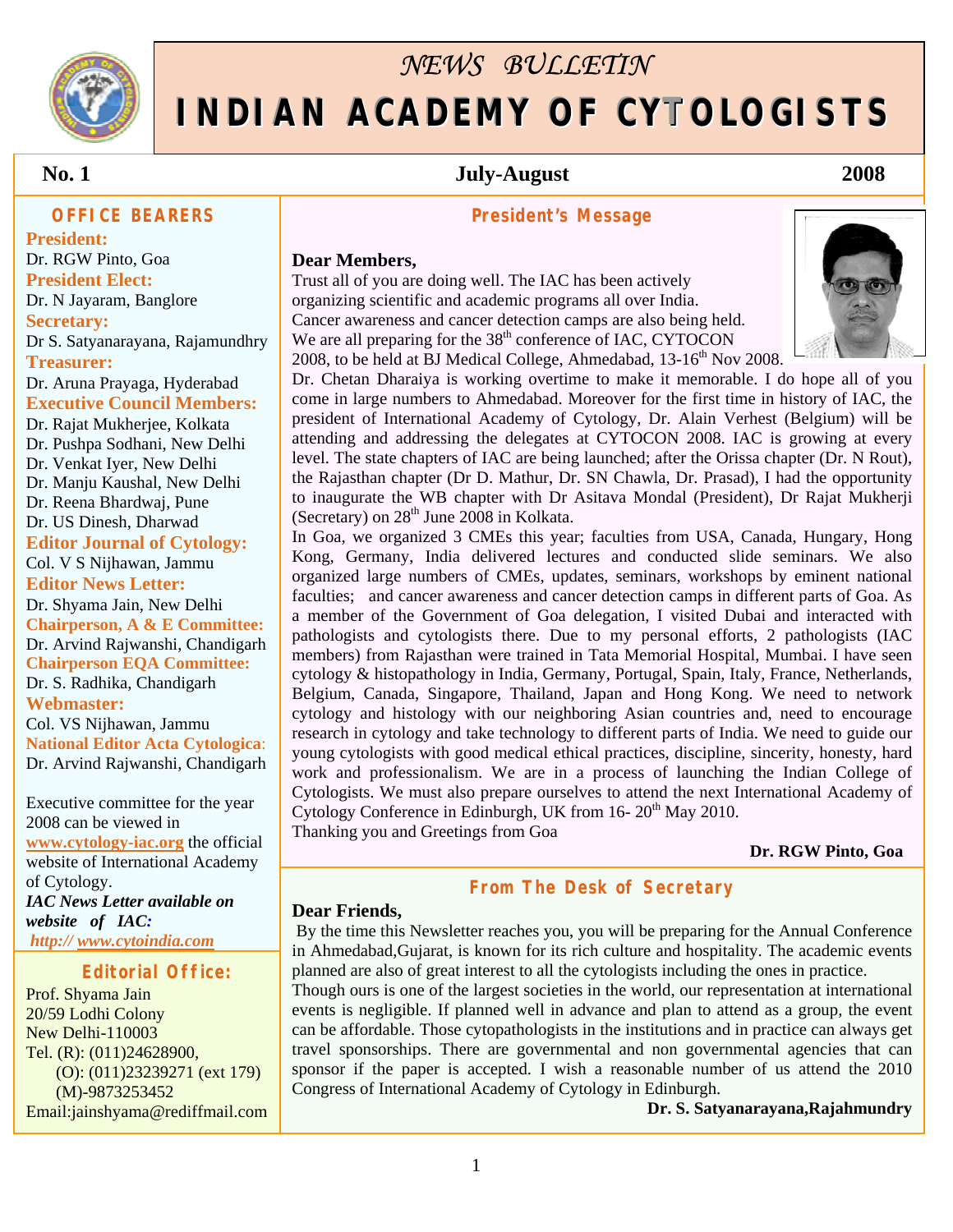#### *Editorial*

#### *Dear Friends,*

*The Annual IAC conference 'CYTOCON 2008' is organized in Ahmedabad, the historical city of Gujrat. The organizing committee is doing their best to make the conference a grand success. All members of IAC are therefore requested for early registration and can look forward for an academic feast. With Best wishes.* 

 *Dr. Shyama Jain, New Delhi* 

### **Honour**

Dr. M. Choudhury was awarded the International ICMR Fellowship, 2007-2008 to Harvard, for Liquid based Cytology and HPV in cervical cancer.



**Dr. Monisha Choudhury, MD, MNAMS, Dip RC Path (Cyt), FIAC Professor Pathology LHMC, New Delhi** 

Dr. M. Choudhury with Prof. Christopher Crum, HOD Pathology, Harvard Medical School, Brigham & Women Hospital, Boston, USA.

#### **Awards and Orations for CYTOCON 2008**

**IAC oration:** : Dr Menaxi Desai, UK

**Dr PN Wahi Academy Oration:** Dr RGW Pinto, Goa

**Ernest Fernandes Diagnostic Slide Seminar :**  Dr S. Satyanarayana, Rajamundhary, AP

**NaliniBai Thakkar Award Papers:** For medical doctors, < 35 years of age **Jwaladevi Award papers :** For cytotechnicians and cytotechnologists

#### **Reminder IAC Logo**

In the General body meeting held in Allahabad in Nov 2008, it was decided to change the logo of our Academy. Designer of the selected logo will get an attractive prize during the next annual conference of IAC, CYTOCON 2008 in Ahmedabd. Members are requested to design new logo and send to the Secretary, Dr S Satyanarayana, ([secretary@cytoindia.com](http://f5mail.rediff.com/bn/compose.cgi?login=jainshyama&session_id=5L22PK1KPKVqK3i0NKJdBgH2pmVMsJMV&FormName=mail_to_individual&email=secretary@cytoindia.com)) or [webmaster@cytoindia.com](mailto:webmaster@cytoindia.com)

# **Agenda for General Body Meeting On 15th NOV, 2008, at 5.00 PM, BJ**

### **MEDICAL COLLEGE, AHMEDABAD**

- 1. Opening remarks by President
- 2. Approval of last General Body meeting held at Allahabad (minutes sent to all members by secretary)
- 3. Report of Secretary
- 4. Report of Treasurer
- 5. Report of Chairperson, A&E Committee
- 6. Report of Editor, Journal of Cytology
- 7. Report of Editor, News Letter
- 8. Report of Chairperson EQA committee
- 9. Report of Webmaster
- 10. To elect the president for 2009
- 11. To elect president elect for 2009
- 12. To elect Treasurer for the years 2009 2011
- 13. To select IAC Fellowship nominee for 2009
- 14. To select Guest Faculty for the year 2009
- 15. To select Academy Oration Awardee for 2009
- 16. To select Ernest Fernandes Slide Seminar Awardee for 2009
- 17. To discuss scientific program for 2009 conference.
- 18. To approve venues for annual conferences for years 2011 and 2012. Proposals by Dr A Rajwanshi for the year 2009 in Chandigarh and, Dr Rajat Mukherjee for the year 2010 in Kolkata were approved in the GBM of 2007.
- 19. Dr RGW Pinto proposed to start Indian College of Cytologists.
- 20. Additional affiliation of the academy to European Federation of Cytology societies and to the journal Cytopathology.
- 21. Any other matter with the permission of the President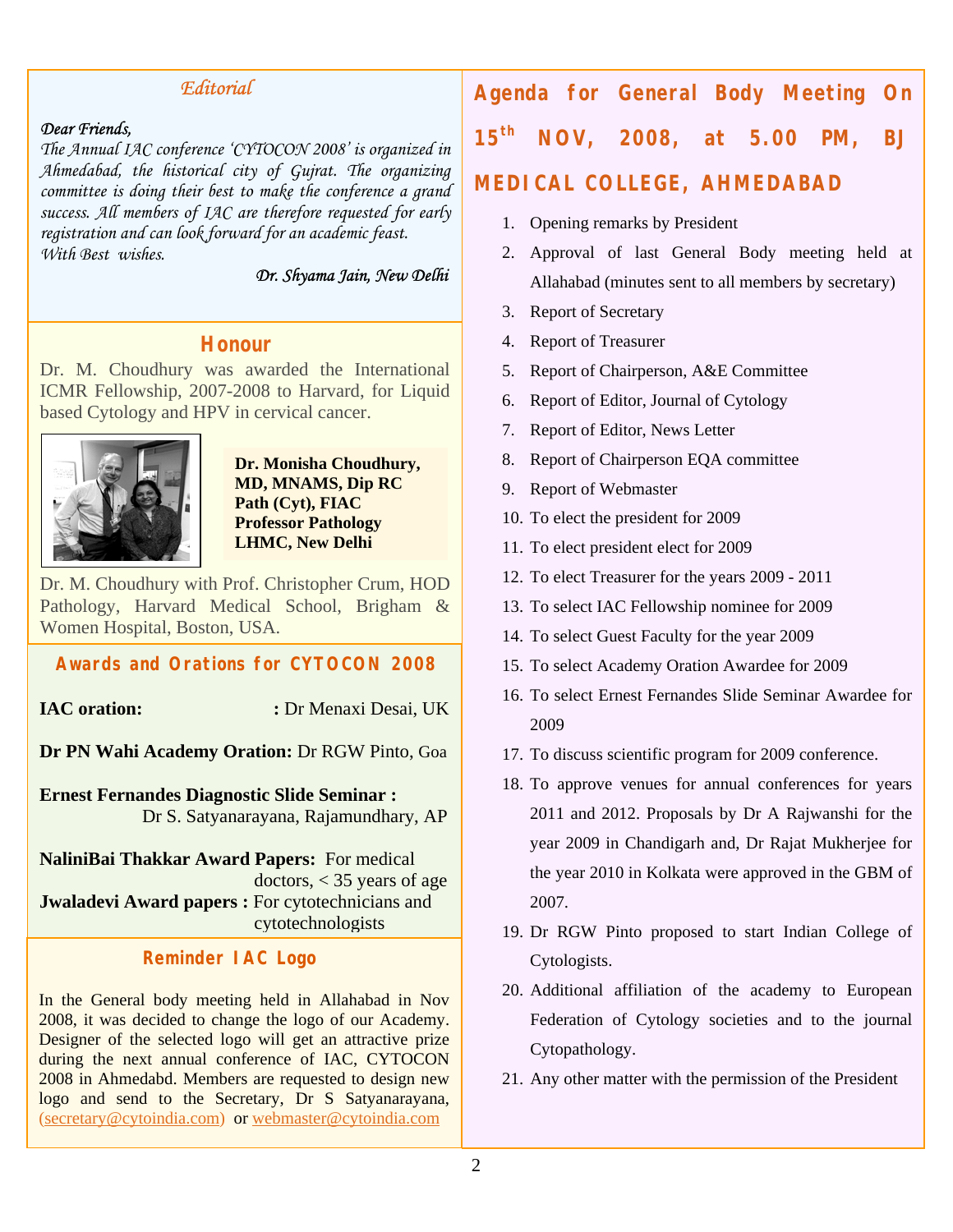| Highlights of 'CYTOCON 2008', 38 <sup>th</sup> Annual Conference of IAC, 13-16                              |                                                              |                                 |                   |                   |  |                   |  |  |  |
|-------------------------------------------------------------------------------------------------------------|--------------------------------------------------------------|---------------------------------|-------------------|-------------------|--|-------------------|--|--|--|
| November, 2008, BJ Medical College, Ahmedabad, Gujrat                                                       |                                                              |                                 |                   |                   |  |                   |  |  |  |
| 13 th November (Workshops)                                                                                  |                                                              |                                 |                   |                   |  |                   |  |  |  |
| Workshop I: Gynae Cytology: ASCUS, SIL, Moderator: Dr. S. Radhika Chandigarh                                |                                                              |                                 |                   |                   |  |                   |  |  |  |
| Workshop II: Grey Zone lesions of Breast Moderator: Dr. Roshan F Chinoy, Mumbai                             |                                                              |                                 |                   |                   |  |                   |  |  |  |
|                                                                                                             |                                                              | 14 <sup>th</sup> November (CME) |                   |                   |  |                   |  |  |  |
| <b>CME I:</b>                                                                                               | <b>Thyroid Cytology</b><br>Moderator: Dr. Shyama Jain, Delhi |                                 |                   |                   |  |                   |  |  |  |
| Mini CME on Lymphadenopathy in HIV<br><b>CME II:</b>                                                        |                                                              |                                 |                   |                   |  |                   |  |  |  |
| 15 <sup>th</sup> -16 <sup>th</sup> November (Conference)                                                    |                                                              |                                 |                   |                   |  |                   |  |  |  |
| : Moderator- Dr Arvind Rajwanshi, Chandigarh<br><b>Symposium: Pulmonary Cytology</b>                        |                                                              |                                 |                   |                   |  |                   |  |  |  |
| <b>Presentation of EQA program</b><br>: Dr. S. Radhika, Chandigarh                                          |                                                              |                                 |                   |                   |  |                   |  |  |  |
| Proffered papers- oral and posters                                                                          |                                                              |                                 |                   |                   |  |                   |  |  |  |
| Guest Faculty from Abroad: Dr. Menaxi Desai (UK),                                                           |                                                              |                                 |                   |                   |  |                   |  |  |  |
| : Dr. Latha Pisharodi (USA),                                                                                |                                                              |                                 |                   |                   |  |                   |  |  |  |
| : Dr. Alain Verhest, President International Academy Cytology, (Belgium)                                    |                                                              |                                 |                   |                   |  |                   |  |  |  |
| Last Date for submission of abstracts for oral/poster presentation: 31 <sup>st</sup> August 2008            |                                                              |                                 |                   |                   |  |                   |  |  |  |
| (Registration is mandatory for any paper presentation)                                                      |                                                              |                                 |                   |                   |  |                   |  |  |  |
| For Conference Detail: Dr Chetan Dharaiya, organizing secretary, Dept of Pathology, B. J. Medical College,  |                                                              |                                 |                   |                   |  |                   |  |  |  |
| Ahmedabad-380016, Gujrat. Email ID: dr_chetandharaiya @ yahoo.com, (M) No.+91 99099 11205, +91 942 64 42214 |                                                              |                                 |                   |                   |  |                   |  |  |  |
|                                                                                                             |                                                              |                                 |                   |                   |  |                   |  |  |  |
| <b>CYTOCON 2008- Registration Fees</b>                                                                      |                                                              |                                 |                   |                   |  |                   |  |  |  |
|                                                                                                             | <b>Dates</b>                                                 | <b>Conference</b>               | <b>Conference</b> | <b>Conference</b> |  | <b>Conference</b> |  |  |  |
|                                                                                                             |                                                              |                                 | $\pm$             | $+$               |  | $+ CME +$         |  |  |  |

|                            | <b>Dates</b>      | Conference       | Conference       | Conference       | Conference       |  |
|----------------------------|-------------------|------------------|------------------|------------------|------------------|--|
|                            |                   |                  | $\pm$            |                  | $+ CME +$        |  |
|                            |                   |                  | <b>CME</b>       | workshop         | workshop         |  |
| Delegate,                  | Upto $30th$ June  | <b>Rs</b> 1500   | <b>Rs</b> 2000   | <b>Rs 2000</b>   | <b>Rs</b> 2300   |  |
| <b>IAC</b> members         | Upto $31st$ Aug   | 2000             | 2500             | 2500             | 2800             |  |
|                            | Upto $31st$ Oct   | 2500             | 3000             | 3000             | 3300             |  |
|                            | $1st$ Nov - Spot  | 3000             | Not allowed      | Not allowed      | Not allowed      |  |
|                            |                   |                  |                  |                  |                  |  |
| Delegate,                  | Upto $30th$ June  | 1700             | 2200             | 2200             | 2500             |  |
| <b>Non IAC members,</b>    | Upto $31st$ Aug   | 2200             | 2700             | 2700             | 3000             |  |
| <b>PG</b> students         | Upto $31st$ Oct   | 2700             | 3200             | 3200             | 3500             |  |
|                            | $1st$ Nov – Spot  | 3200             | Not allowed      | Not allowed      | Not allowed      |  |
|                            |                   |                  |                  |                  |                  |  |
| <b>Associate Delegates</b> | Upto $30th$ June  | 1500             | 2000             | 2000             | 2500             |  |
|                            | Upto $31st$ Aug   | 2000             | 2500             | 2500             | 3000             |  |
|                            | Upto $31st$ Oct   | 2500             | 3000             | 3000             | 3500             |  |
|                            | $1st$ Nov - Spot  | 3000             | Not allowed      | Not allowed      | Not allowed      |  |
|                            |                   |                  |                  |                  |                  |  |
|                            |                   |                  |                  |                  |                  |  |
| <b>Overseas delegates</b>  | Upto $30th$ June  | <b>US \$ 200</b> | <b>US \$ 250</b> | <b>US \$ 250</b> | <b>US \$ 300</b> |  |
|                            | Upto $31st$ Aug   | <b>US \$400</b>  | <b>US \$450</b>  | <b>US \$450</b>  | <b>US \$500</b>  |  |
|                            |                   |                  |                  |                  |                  |  |
| <b>Corporate</b>           | Upto $30th$ June  |                  |                  |                  | 4000             |  |
| <b>Delegates</b>           | $1st$ July - Spot |                  |                  |                  | 5000             |  |
|                            |                   |                  |                  |                  |                  |  |

Demand Draft to be drawn favouring: 'CYTOCON 2008' payable at Ahmedabad